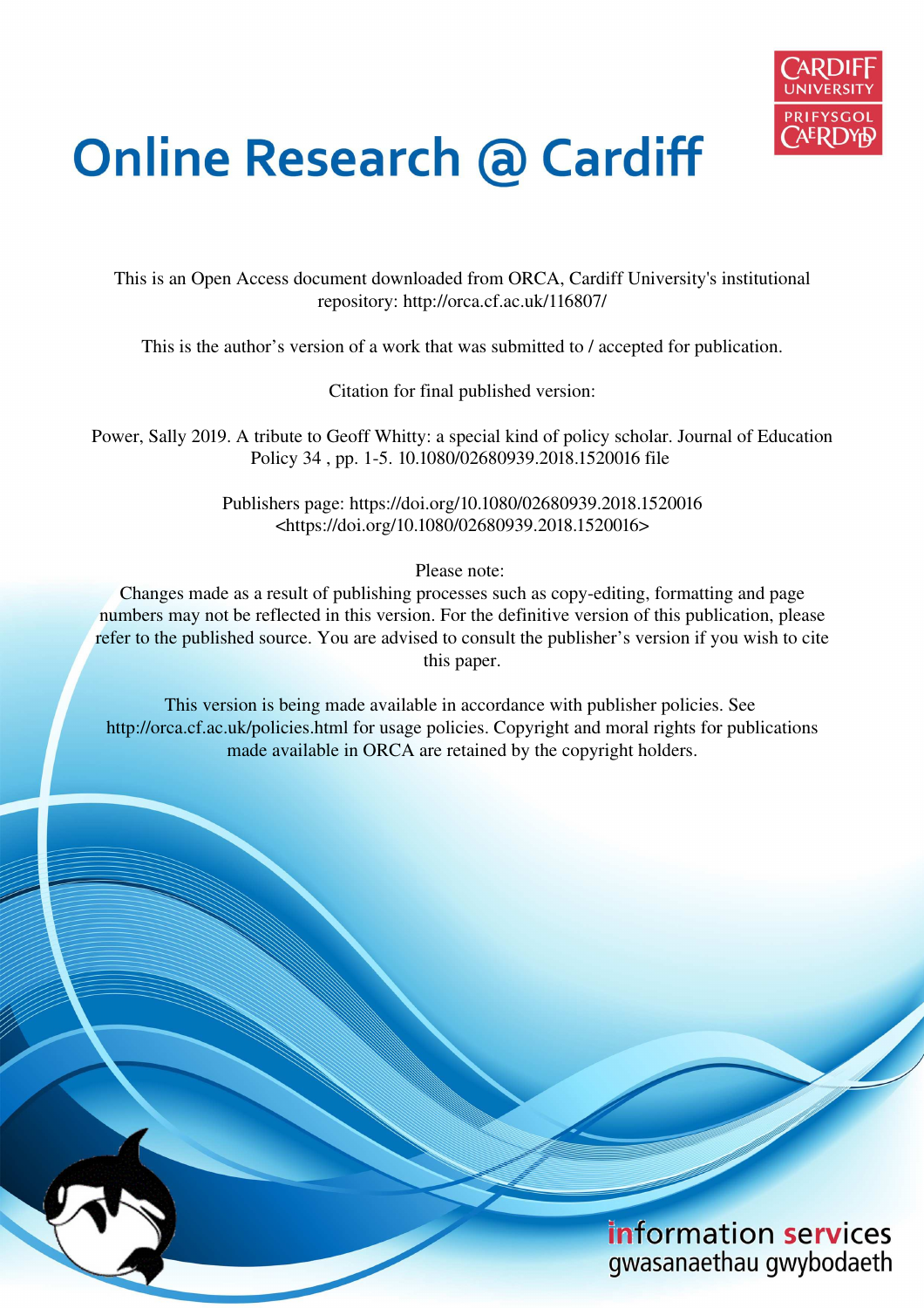## **A tribute to Geoff Whitty: a special kind of policy scholar**

*Sally Power, WISERD, School of Social Sciences, Cardiff University* 

It is hard to come to terms with the scale of loss caused by Geoff Whitty's untimely death – a loss that will be felt on many levels – from the academic to the professional to the personal. There is not the space in this brief appreciation to pay tribute to the many ways in which Geoff's work has contributed to the field of education or to my own career and that of many others. This would need to include his landmark analysis of the sociology of school knowledge (Whitty 1985), his enduring commitment to an intellectually-underpinned teacher education (e.g. Furlong et al. 2000; Whitty 2000), and his exemplary leadership of the Institute of Education, University of London. Here I will concentrate on what I see as his main contribution to the field of education policy – a contribution that has been as significant as it will be enduring.

There are different ways of encompassing Geoff's contribution to the field of education policy. One could, for example, catalogue his many significant ESRC-funded investigations of the origins and impact of key interventions, including the Assisted Places Scheme (Edwards et al. 1989); City Technology Colleges (Whitty et al. 1993); the National Curriculum (Whitty et al. 1994); Education Action Zones (Power et al. 2004). Such a catalogue would surely provide incontrovertible evidence of Geoff's position as one of the pre-eminent researchers of policy in post-war England.

Alternatively, one might draw attention to the geographical breadth of his work. This is evident not just in the strong links he enjoyed with education policy researchers in Australia and the USA, but in the richness of his comparative analysis, which covered not only America and Australia, but also Sweden, the Netherlands and New Zealand (e.g. Gordon & Whitty 1997; Whitty & Edwards 1998; Whitty et al. 1998). Such an examination would illustrate the international reach of his work.

However, I want to outline what I see as his principal contribution – which relates not so much to a particular project or text – but more to an approach to the study of policy. I want to argue that Geoff displayed a particular kind of policy scholarship that can be characterised not by the development of a theoretical construct nor a sophisticated methodology – though these aspects are present in all his work – but by a kind of intellectual endeavour that might be summed up in terms of the following principles:

- o We need both the detail and the bigger picture
- o Policies, politics and politicians matter
- o History is important
- o Policy scholarship requires precision and consistency
- o Policy scholarship should be useful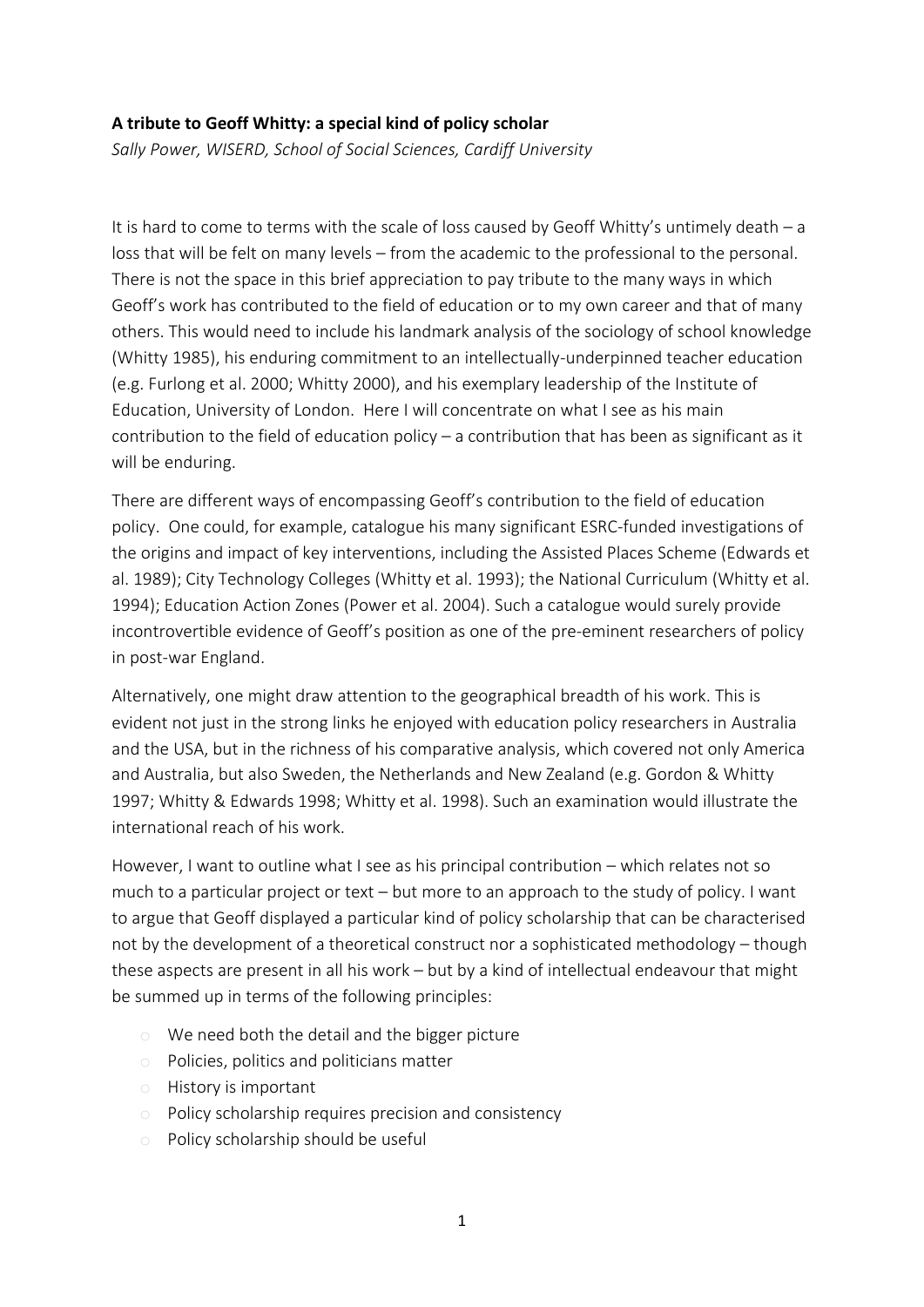### *We need both the detail and the bigger picture*

During the 1990s there were a number of calls from within the policy research community that we needed to look at the 'bigger picture'. Those on the left argued strongly that policy research must move beyond isolated studies of individual interventions or micro-studies of classroom practice and focus on the relationship between policies and wider structural properties. Geoff was completely in accord with these arguments – but not to the extent that the detail didn't matter.

On several occasions he used the analogy of the 'vulture's-eye view' to explain the kind of approach he felt we needed – an approach which is 'able to keep the background landscape in view while enlarging its object of immediate interest' (Whitty 1997b: 157). And his parallel focus on specific policies, albeit set against the background landscape, enabled him to see subtle, but significant, differences between policy regimes. He often felt frustrated at the frequency with which education researchers would gloss over these differences and characterise all kinds of reforms as yet more evidence of the ever-expanding reach of neoliberalism.

While he would reject naïve conceptions of education policy that didn't recognise the wider social and cultural context, he did not see policy as merely some rhetorical sleight of hand that disguised a structural and functionalist agenda. Structures, he would argue, do not exist outside the people that continually create and challenge them. The bigger picture is not just 'out there', it is 'in here' (2007b: 157). It is in the intersection of biography and history, of personal trouble and public issue. In that sense his work illustrates the promise of Wright Mills' 'sociological imagination'.

#### *Policies, politics and politicians matter*

Because of the recognition that the 'bigger picture' emerges from the intersection of biography and history, Geoff treated policies, politics and politicians seriously. In some ways, this might appear obvious – surely all policy research takes policy seriously? Yes and no. One often gets the impression that the analysis of a policy is less about its specificity and rather more about the researcher's interpretation of how it reflects some overarching structural agenda. Geoff eschewed this approach. It is not that he took policy-makers' claims at 'face value' or failed to interrogate them critically, but rather that he would not simply 'see through' policies or put quite different policies together under the same umbrella.

For Geoff, the specificities of policies really did matter and policies were engaged with on their own terms. And because he was interested in the detail of policies, Geoff was sensitive to shifts in direction and subtle nuances between and within policies. For example, while many saw New Labour as 'more of the same' – simply another manifestation of successive Conservative administrations' marketisation and privatisation reforms – Geoff charted significant differences (e.g. Power & Whitty 1999; Whitty 2008). Unlike many of his peers, Geoff was sympathetic to aspects of the New Labour agenda, and particularly those policies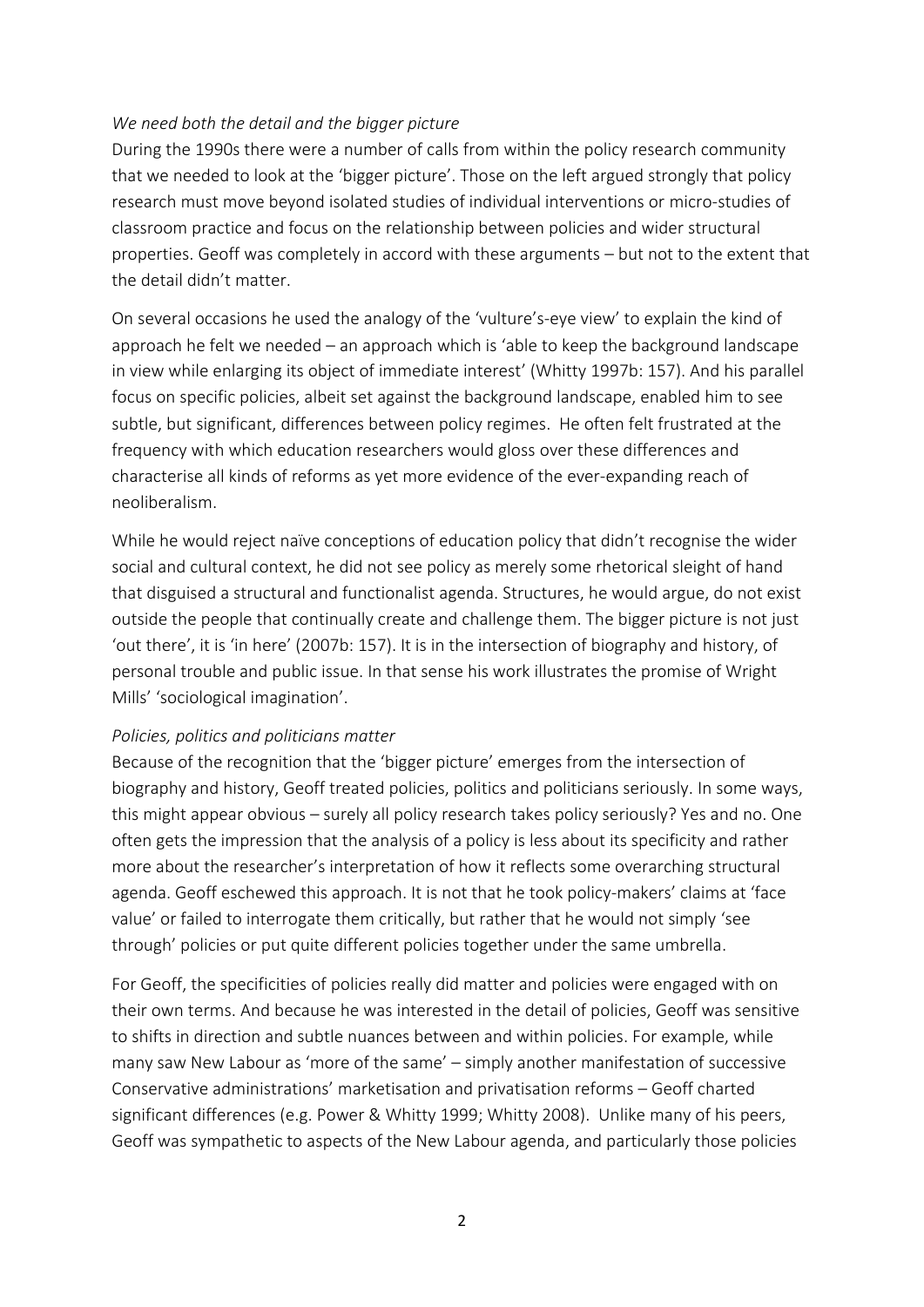targeted at reducing educational and social inequalities. However, he also recognised the realities of policy-making – the need to bear in mind electoral logics (Whitty 2006).

For this reason, it is not only policies which he took seriously, but also politicians. Reading his accounts of the changing policy landscape, one is struck by how many individual politicians appear in them. Politicians are presented not as some faceless agents of the ideological state apparatus, but as people dealing with complex and contradictory pressures. In general, Geoff treated all of those in the policy arena in the same way as he treated those in the field of policy research – with a great deal of respect.

### *The importance of history*

Geoff's sensitivity to the more nuanced aspects of policy – and the challenges of electoral logics – were rooted in a recognition of the importance taking the long view. A view that acknowledges both change and continuity – but without privileging either. At times within the field of education policy research, we give the impression that nothing changes. Policies are only chimera that hold out the illusion of change. At other times, we give the impression that policies signal a fundamental swing – usually a sweeping away of those things we hold dear. Geoff rarely made such grand claims, but rather undertook an almost forensic examination of the origins and trajectories of policies. Indeed, the concept of a policy's 'trajectory' was crucial to his approach as it enabled him to follow the complex ways that policies shifted and transformed themselves.

And because of his recognition of the complex interplay between continuity and change, Geoff was also immune to the golden ageism that can be present in many accounts of the last few decades of educational reform. While he certainly saw the negative consequences of Thatcherite reforms, he did not forget the inequalities and injustices that characterised the post-war 'settlement'.

## *Policy scholarship requires precision and consistency*

In his Karl Mannheim Inaugural Address, delivered at the Institute of Education over twenty years ago, Geoff spoke of the challenges of reading Mannheim. Mannheim, he argued, was 'hardly a systematic thinker', but one whose works are 'full of inconsistency and repetition' (Whitty 1997a). The same could not be said of Geoff's work.

Geoff has left us with a body of writing that is systematic and full of internal consistency and coherence. He was scrupulous in his own use of concepts and constructs – meticulous in noting the differences between markets and quasi-markets, between neoliberalism and neoconservatism, between state control and market forces and in charting how these tensions manifested themselves/were inflected in different policies.

## *Policy scholarship should be useful*

Although Geoff acknowledged the important contribution of post-modernism and poststructuralism to the social sciences, he retained a strong commitment to the 'modernist' project of social research (Whitty 1997b) and, of course, to the modernist project of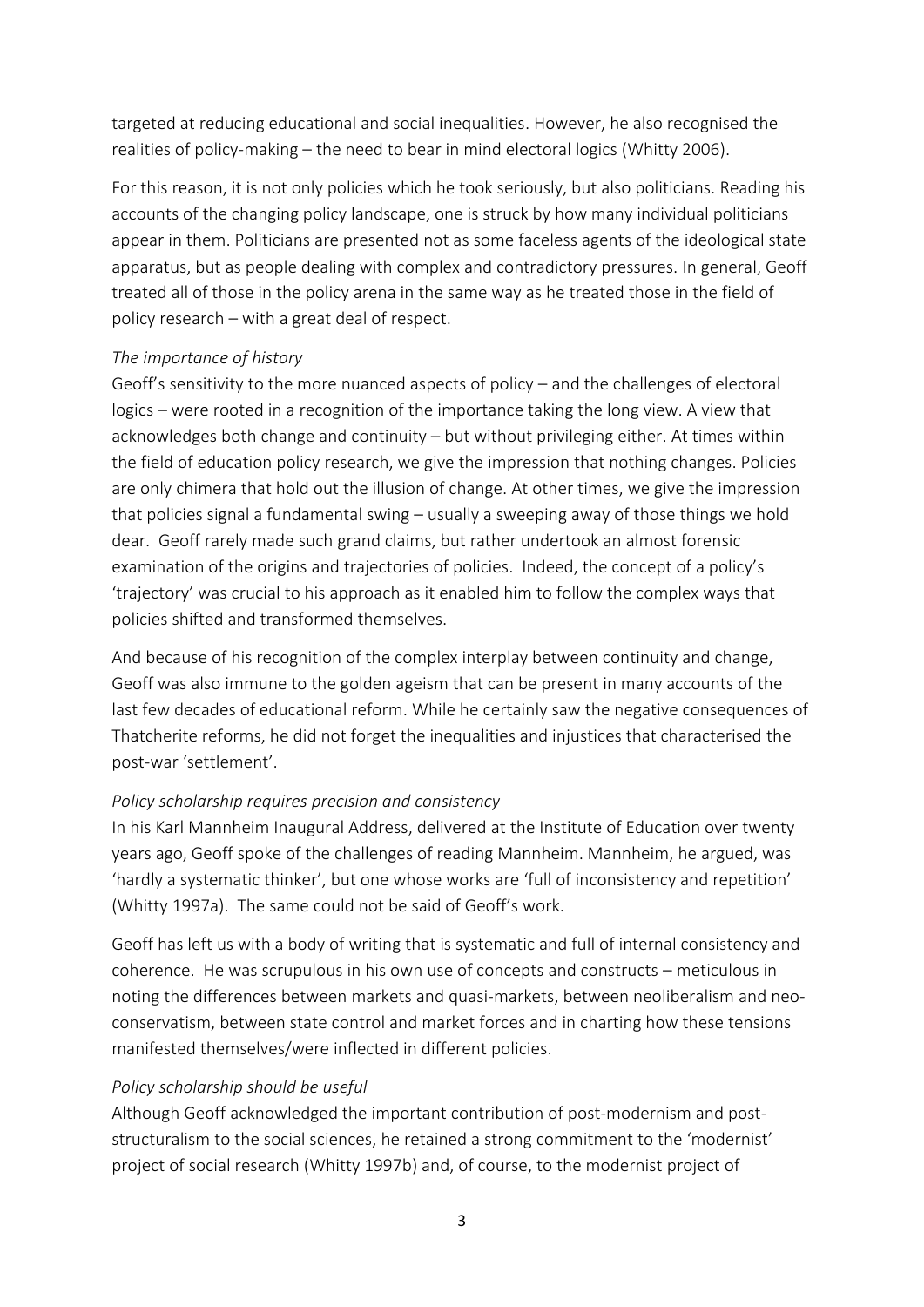education itself. Social research, he strongly believed, should be geared towards addressing social inequalities and injustices.

In general, Geoff was deeply suspicious of polemical representations of policy – not least because they failed to acknowledge the historical and the biographical dimensions of the practice of policy-making. However, while he may have eschewed polemics, that does not mean that he was not politically engaged. His engagement, though, was characterised by persuasion through debate and evidence rather than through rhetoric and confrontation.

He is one of the few policy sociologists I can think of – certainly in the field of education – who constantly strove to engage policy-makers and key stakeholders in meaningful dialogue. As Stephen Ball notes in his Valediction, Geoff was able 'to move between research arenas and sites of policy with extraordinary ease'. And despite his continued frustration that politicians and policy-makers did not appear to learn the lessons of history or see the negative consequences of their proposed interventions, he nevertheless continued to seek to influence them.

In short, Geoff was a very special kind of scholar. He has left a remarkable legacy  $-$  a meticulous, thoughtful, respectful, yet critical, interrogation of education policy. He has also demonstrated the merits of a kind of principled scholarship that the next generation of policy scholars could do worse than to follow.

## References

Edwards, T., Fitz J. and Whitty, G. (1989) *The State and Private education. An Evaluation of the Assisted Places Scheme.* London: Falmer Press.

Furlong, J., Whitty, G., Whiting, C., Miles, S., & Barton, L. (2000) *Teacher education in transition: Re-forming professionalism?* (p. p143). Buckingham: Open University Press.

Gordon, L, and Whitty, G. (1997) Giving the 'hidden hand' a helping hand? The rhetoric and reality of neoliberal education reform in England and New Zealand. *Comparative Education*  33 (3), 453-467.

Power, S., & Whitty, G. (1999) New Labour's education policy: first, second or third way? *Journal of Education Policy*, *14*(5), 535-546.

Power, S., Whitty, G., Gewirtz, S., Halpin, D., & Dickson, M. (2004) Paving a 'third way'? A policy trajectory analysis of education action zones. *Research Papers in Education*, 19 (4), 453-475.

Whitty, G. (1985) *Sociology and School Knowledge: Curriculum theory, research and politics*. London: Routledge.